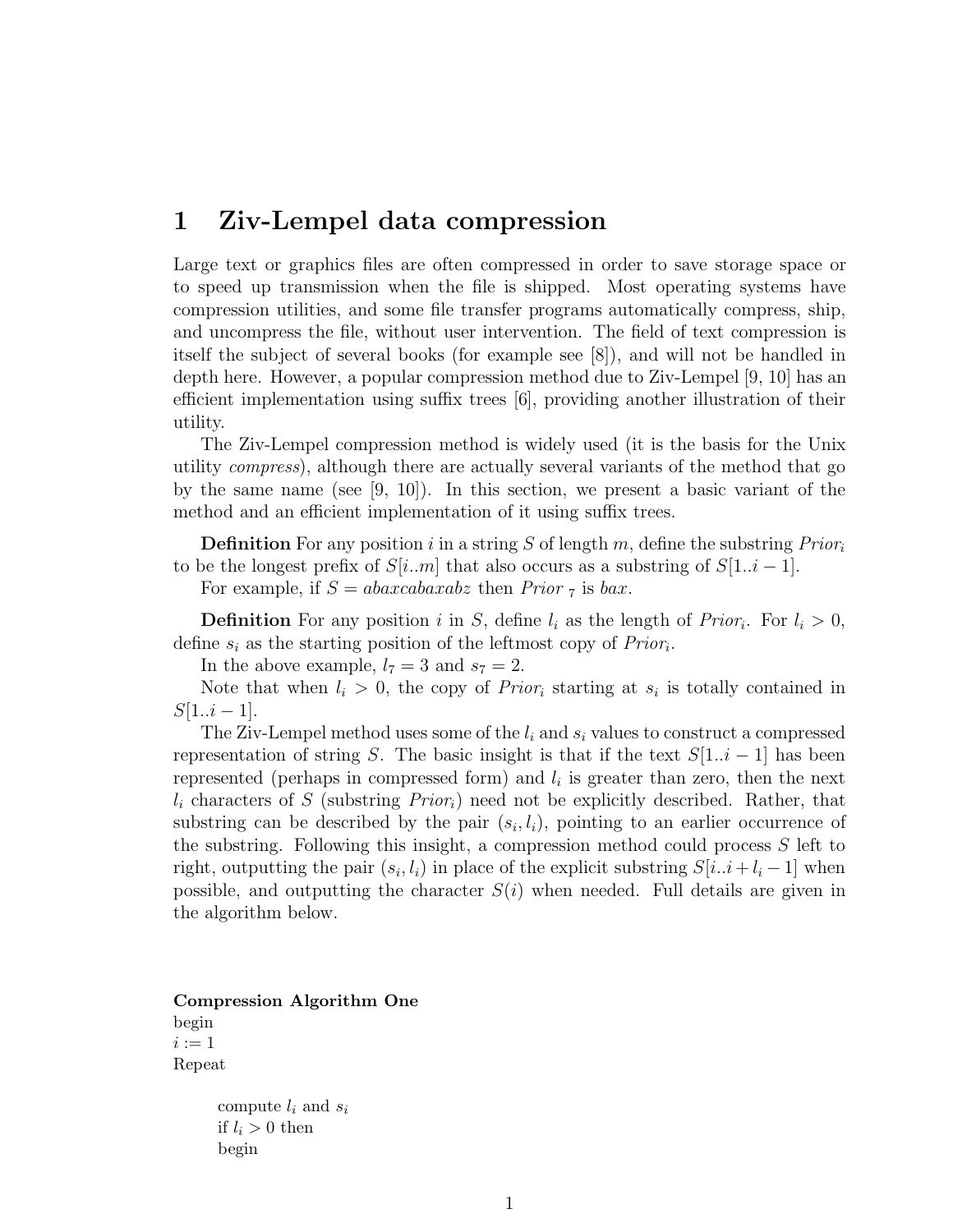```
output (s_i, l_i)i := i + l_iend
else
begin
     output S(i)i := i + 1end
```
Until  $i>n$ 

end.

For example,  $S = abacabaxabz$  can be described as  $ab(1, 1)c(1, 3)x(1, 2)z$ . Of course, in this example the number of symbols used to represent S did not decrease, but rather increased! That's typical of small examples. But as the string length increases, providing more opportunity for repeating substrings, the compression improves. Moreover, the algorithm could choose to output character  $S(i)$  explicitly whenever  $l_i$  is "small" (the actual rule depends on bit level considerations determined by the size of the alphabet, etc.) For a small example where positive compression is observed, consider the contrived string S = abababababababababababababababab, represented as  $ab(1, 2)(1, 4)(1, 8)(1, 16)$ . That representation uses 24 symbols in place of the original 32 symbols. If we extend this example to contain  $k$  repeated copies of ab, then the compressed representation contains approximately  $5 \log_2 k$  symbols, a dramatic reduction in space.

To decompress a compressed string, process the compressed string left to right, so that any pair  $(s_i, l_i)$  in the representation points to a substring that has already been fully decompressed. That is, assume inductively that the first  $j$  terms (single characters or  $s, l$  pairs) of the compressed string have been processed, yielding characters 1 through  $i - 1$  of the original string S. The next term in the compressed string is either character  $S(i + 1)$ , or it is a pair  $(s_i, l_i)$  pointing to a substring of S strictly before i. In either case, the algorithm has the information needed to decompress the  $j'$ th term, and since the first term in the compressed string is the first character of  $S$ , we conclude by induction that the decompression algorithm can obtain the original string S.

### 1.1 Implementation using suffix trees

The key implementation question is how to compute  $l_i$  and  $s_i$  each time the algorithm requests those values for a position i. The algorithm compresses  $S$  left to right and does not request  $(s_i, l_i)$  for any position i already in the compressed part of S. The compressed substrings are therefore non-overlapping, and if each requested pair  $(s_i, l_i)$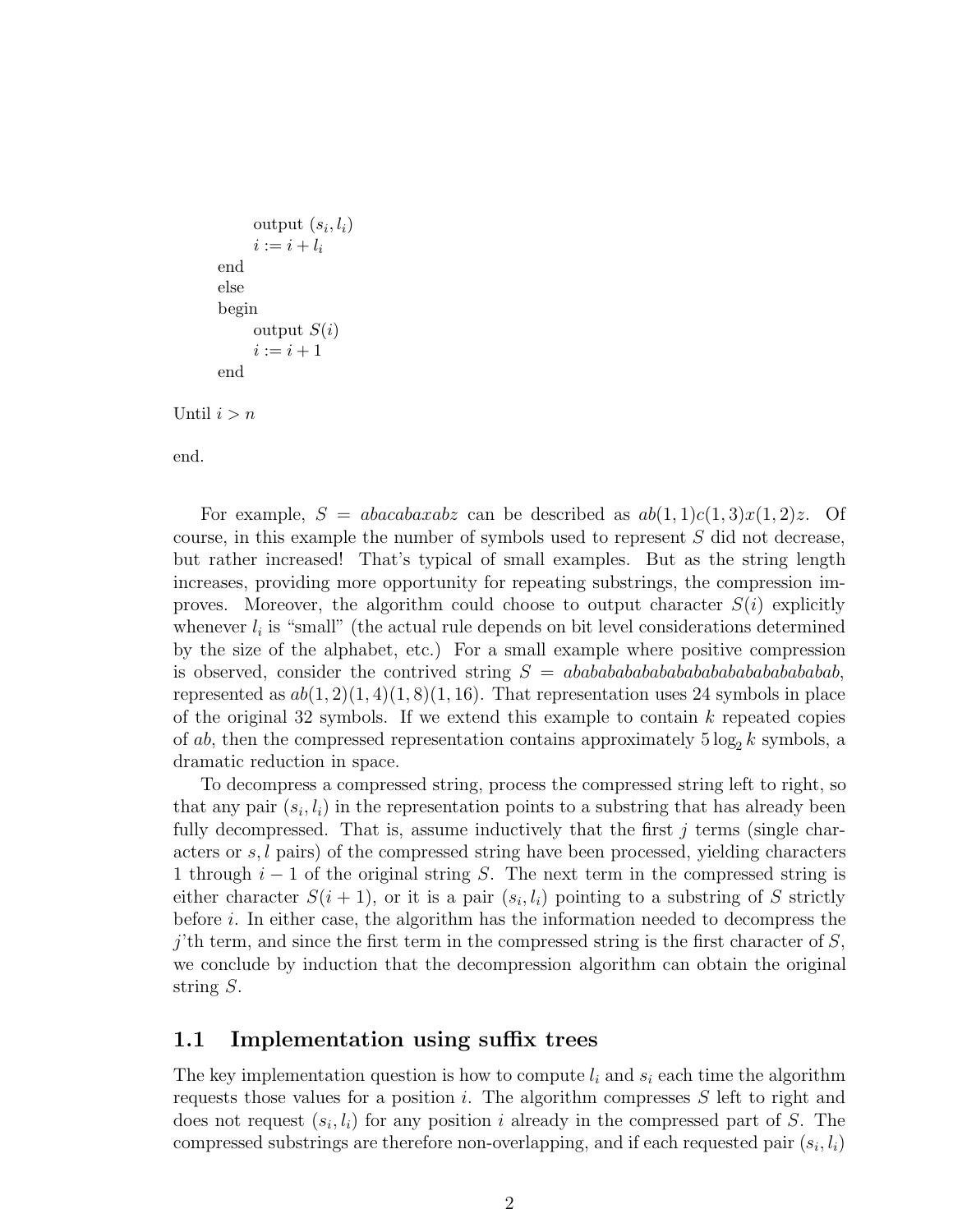can be found in  $O(l_i)$  time, then the entire algorithm would run in  $O(m)$  time. Using a suffix tree for S, the  $O(l_i)$  time bound is easily achieved for any request.

Before beginning the compression, the algorithm first builds a suffix tree  $\mathcal T$  for S and then numbers each node v with the number  $c_v$ . This number is the smallest suffix (position) number of any leaf in  $v$ 's subtree, and it gives the leftmost starting position in S of any copy of the substring that labels the path from  $r$  to  $v$ . The tree can be built in  $O(m)$  time, and all the node numbers can be obtained in  $O(m)$  time by any standard tree traversal method (or bottom up propagation).

When the algorithm needs to compute  $(s_i, l_i)$  for some position i, it traverses the unique path in T that matches a prefix of  $S[i..m]$ . The traversal ends at point p (not necessarily a node) either when no further matches are possible, or when  $i$  equals the string-depth of point p plus the number  $c_v$ , where v is the first node at or below p. In either case, the path from the root to p describes the longest prefix of  $S[i..m]$  that also occurs in  $S[1..i]$ . So,  $s_i$  equals  $c_v$  and  $l_i$  equals the string-depth of p. Exploiting the fact that the alphabet is fixed, the time to find  $(s_i, l_i)$  is  $O(l_i)$ . So the entire compression algorithm runs in  $O(m)$  time.

#### 1.2 A one-pass version

The implementation above assumes that  $S$  is known ahead of time and that a suffix tree for S can be built before compression begins. That is fine in many contexts. But the method can also be modified to operate on-line as  $S$  is being input, one character at a time. Essentially, the algorithm is implemented so that the compaction of  $S$  is interwoven with the construction of  $\mathcal T$ . The easiest way to see how to do this is with Ukkonen's linear-time suffix tree algorithm.

Ukkonen's algorithm builds *implicit* suffix trees on-line as characters are added to the right end of the growing string. Assume that the compaction has been done for  $S[1..i-1]$ , and that implicit suffix tree  $\mathcal{I}_{i-1}$  for string  $S[1..i-1]$  has been constructed. At that point, the compaction algorithm needs to know  $(s_i, l_i)$ . It can obtain that pair in exactly the same way that is done in the above implementation if the  $c_v$  values have been written at each node v in  $\mathcal{I}_{i-1}$ . But unlike the above implementation which establishes those  $c_v$  values in a linear time traversal of  $\mathcal T$ , the algorithm cannot traverse each of the implicit suffix trees, since that would take more than linear time overall. Instead, whenever a new internal node  $v$  is created in Ukkonen's algorithm by splitting an edge  $(u, w)$ ,  $c_v$  is set to  $c_w$ , and whenever a new leaf v is created,  $c_v$ is just the suffix number associated with leaf  $v$ . In this way, only constant time is needed to update the  $c_v$  values when a new node is added to the tree. In summary,

**Theorem 1.1** Compression algorithm one can be implemented to run in linear time as a one-pass, on-line algorithm to compress any input string S.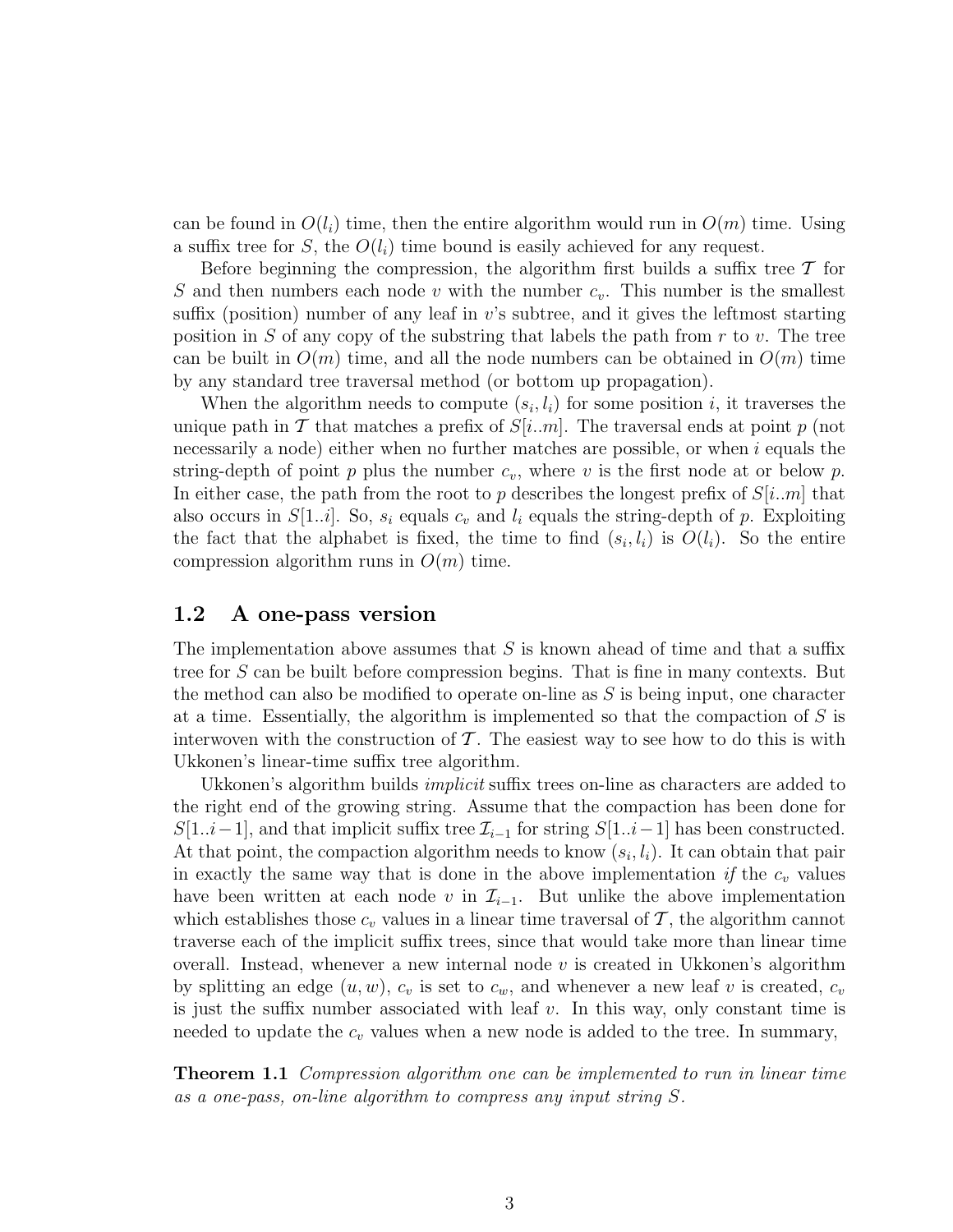#### 1.3 The real Ziv-Lempel

The compression scheme given in *Compression algorithm one* is not the actual Ziv-Lempel method, but is close to it and does capture its spirit. The real Ziv-Lempel method is a one-pass algorithm whose output differs from the output of Compression *algorithm one* in that, whenever it outputs a pair  $(s_i, l_i)$ , it then explicitly outputs S(i+li), the character following the substring. For example, S = abababababababababababababababab would be compressed to  $ab(1, 2)a(2, 4)b(1, 10)a(2, 12)b$ , rather than as  $ab(1, 2)(1, 4)(1, 8)(1, 16)$ . The one-pass version of *Compression algorithm one* can trivially be converted to implement Ziv-Lempel in linear time.

It is not completely clear why the Ziv-Lempel algorithm outputs the extra character. Certainly for compaction purposes, this character is not needed and seems extraneous. One suggested reason for outputing an explicit character after each  $(s, l)$ pair is that  $(s_i, l_i)S(i + l_i)$  defines the *shortest* substring starting at position i which *does not* appear anywhere earlier in the string, while  $(s_i, l_i)$  defines the longest substring starting at  $i$  which does appear earlier. Historically, it may have been easier to reason about shortest substrings that do not appear earlier in the string, than to reason about longest substrings which do appear earlier.

# 2 APL17: Minimum length encoding of DNA

Recently, several molecular biology and computer science research groups have used the Ziv-Lempel method to compress DNA strings, not for the purpose of efficient storage, but to compute a measure of the "complexity" or "information content" of the strings [7, 1, 5, 4]. Without fully defining the central technical terms "complexity", "information", "entropy", etc., the basic idea is that substrings of greatest biological significance should be more compressable than substrings that are essentially random. One expects that random strings will have too little structure to allow high compression, since high compression is based on finding repetitive segments in the string. Therefore, by searching for substrings that are more compressable than random strings, one may be able to find strings that have a definite biological function.

Compression has also been used to study the "relatedness"<sup>1</sup> of two strings  $S_1$  and  $S_2$  of DNA [1, 3]. Essentially, the idea is to build a suffix tree for  $S_1$  and then compress string  $S_2$  using only the suffix tree for  $S_1$ . That compression of  $S_2$  takes advantage of substrings in  $S_2$  that appear in  $S_1$ , but does not take advantage of repeated substrings in  $S_2$  alone. Similarly,  $S_1$  can be compressed using only a suffix tree for  $S_2$ . These compressions reflect and estimate the "relatedness" of  $S_1$  and  $S_2$ . If the two strings are highly related, then both computations should significantly compress the string at hand.

<sup>1</sup>Other, more common ways to study the relatedness or similarity of strings of two strings are extensively discussed in Part III.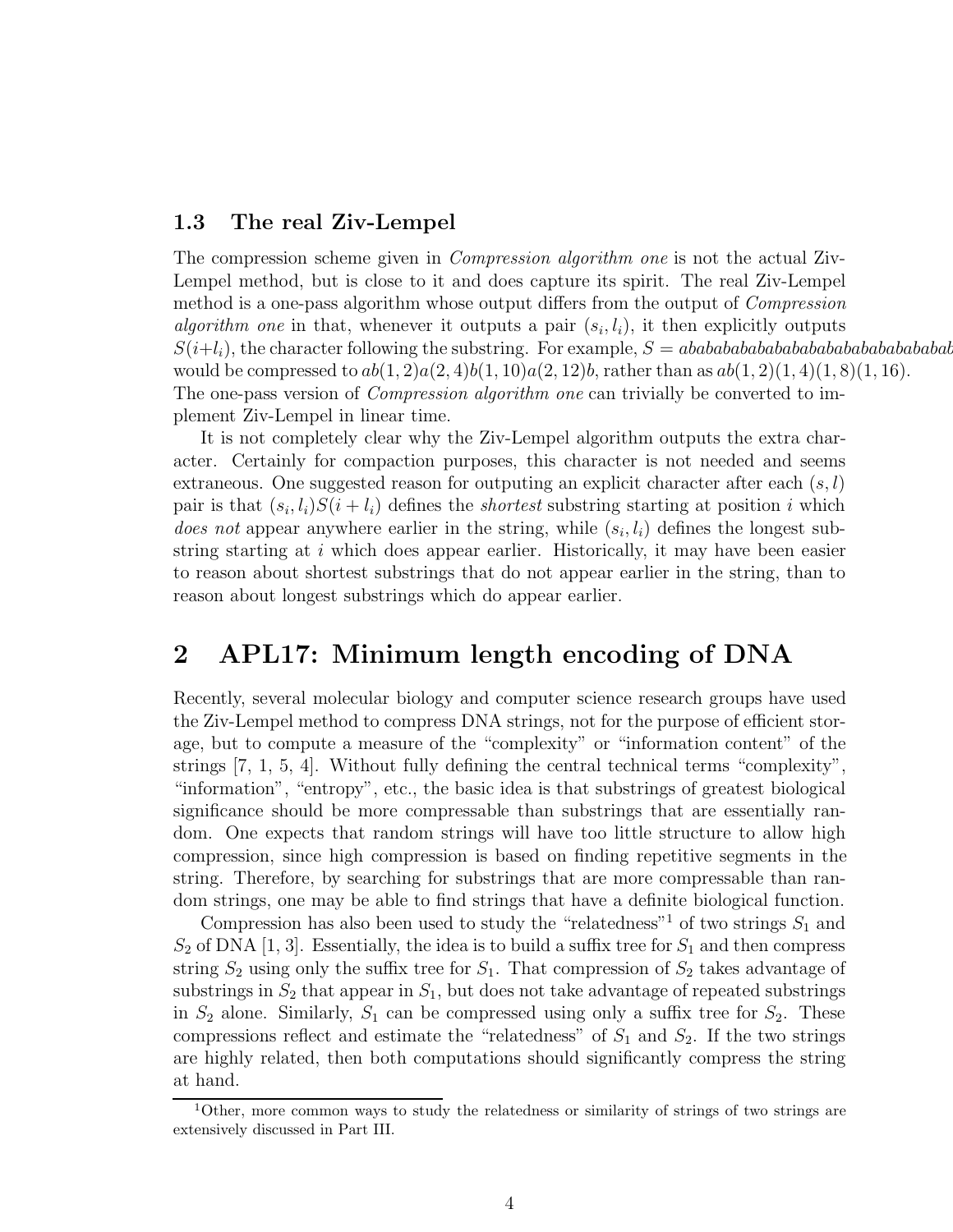Another biological use for ZL-like algorithms is to estimate the "entropy" of short strings in order to discriminate between exons and introns in eukaryotic DNA [2]. They report that the average compression of introns does not differ significantly from the average compression of exons, and hence compression by itself does not distinguish exons from introns. However, they also report that the following extension of that approach is effective in distinguishing exons from introns.

**Definition** For any position i in string S, let  $ZL(i)$  denote the length of the longest substring beginning at i that appears somewhere in the string  $S[1..i]$ .

**Definition** Given a DNA string S partitioned into exons and introns, the exonaverage ZL value is the average  $ZL(i)$  taken over every position i in the exons of S. Similarly, the *intron-average ZL* is the average  $ZL(i)$  taken over positions in introns of S.

It should intuitive at this point that the exon-average ZL value and the intronaverage ZL value can be computed in  $O(n)$  time, by using suffix trees to compute all the  $ZL(i)$  values. The technique is similar to the way matching statistics are computed, but more involved since the substring starting at  $i$  must also appear to the left of position  $i$ .

The main empirical result of  $[2]$  is that the exon-average  $ZL$  value is lower than the intron-average ZL value by an amount that is statistically significant. That result is contrary to the expectation stated above that biologically significant substrings (exons in this case) should be more compressable than more random substrings (which introns are believed to be). Hence, the full biological significance of string compresability is still an open question.

## References

- [1] L. Allison and C.N. Yee. Minimum message length encoding and the comparison of macro-molecules. Bull. of Math. Biology, 52:431–453, 1990.
- [2] M. Farach, M. Noordewier, S. Savari, L. Shepp, A. Wyner, and J. Ziv. On the entropy of dna: Algorithms and measurements based on memory and rapid convergence. Proc. 6'th ACM-SIAM Symp. on Discrete Algs., pages 48–57, 1995.
- [3] A. Milosavljevic. Discovering dependencies via algorithmic mutual information: A case study in dna sequence comparisons. Maching Learning, 21:35–50, 1995.
- [4] A. Milosavljevic and J. Jurka. Discovering simple dna sequences by the algorithmic significance method. Maching Learning, 9:407–411, 1993.
- [5] A. Milosavljevic and J. Jurka. Discovery by minimal length encoding: A case study in molecular evolution. Maching Learning, 12:69–87, 1993.
- [6] M. Rodeh, V.R. Pratt, and S. Even. A linear algorithm for data compression via string matching. J. ACM, 28:16–24, 1981.